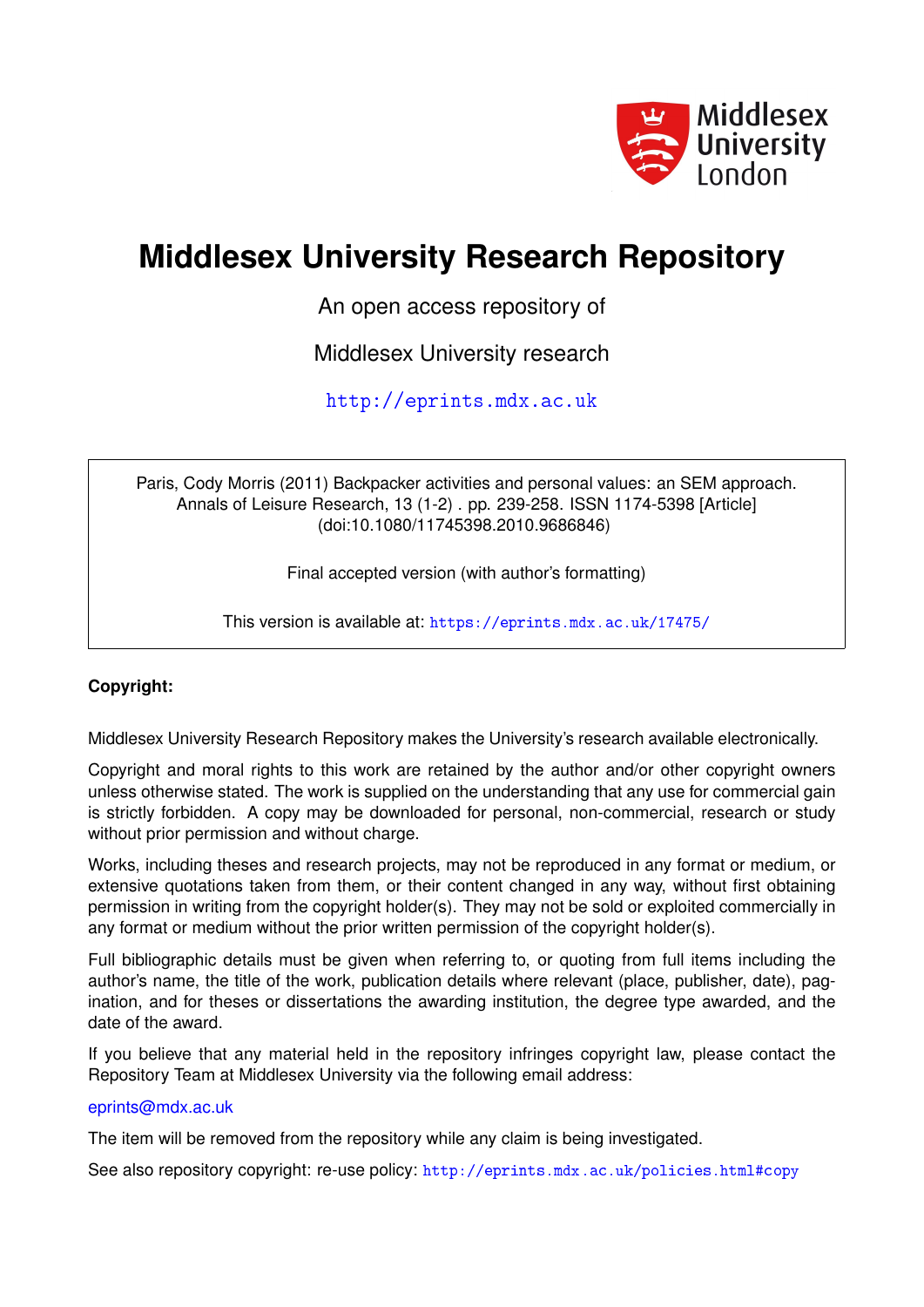# Backpacker activities and personal values: An SEM approach

# Cody Morris Paris Middlesex University Dubai

Backpackers have been distinguished by their demographics, motivations, behaviors, and activities. This transnational study proposes a value-activity model that examines the causal relationship among personal values and travel activity participation for backpacker tourists. Backpackers' values, using a modified Rokeach values scale, and activities were measured using a questionnaire that was administered through Facebook and Lonely Planet's Thorn Tree Forums. The structural equation model suggests that backpackers' personal values can significantly influence the activities that they participate in, and the personal values of backpackers' are hierarchical which in turn creates a hierarchical structure for the activities that they participate in.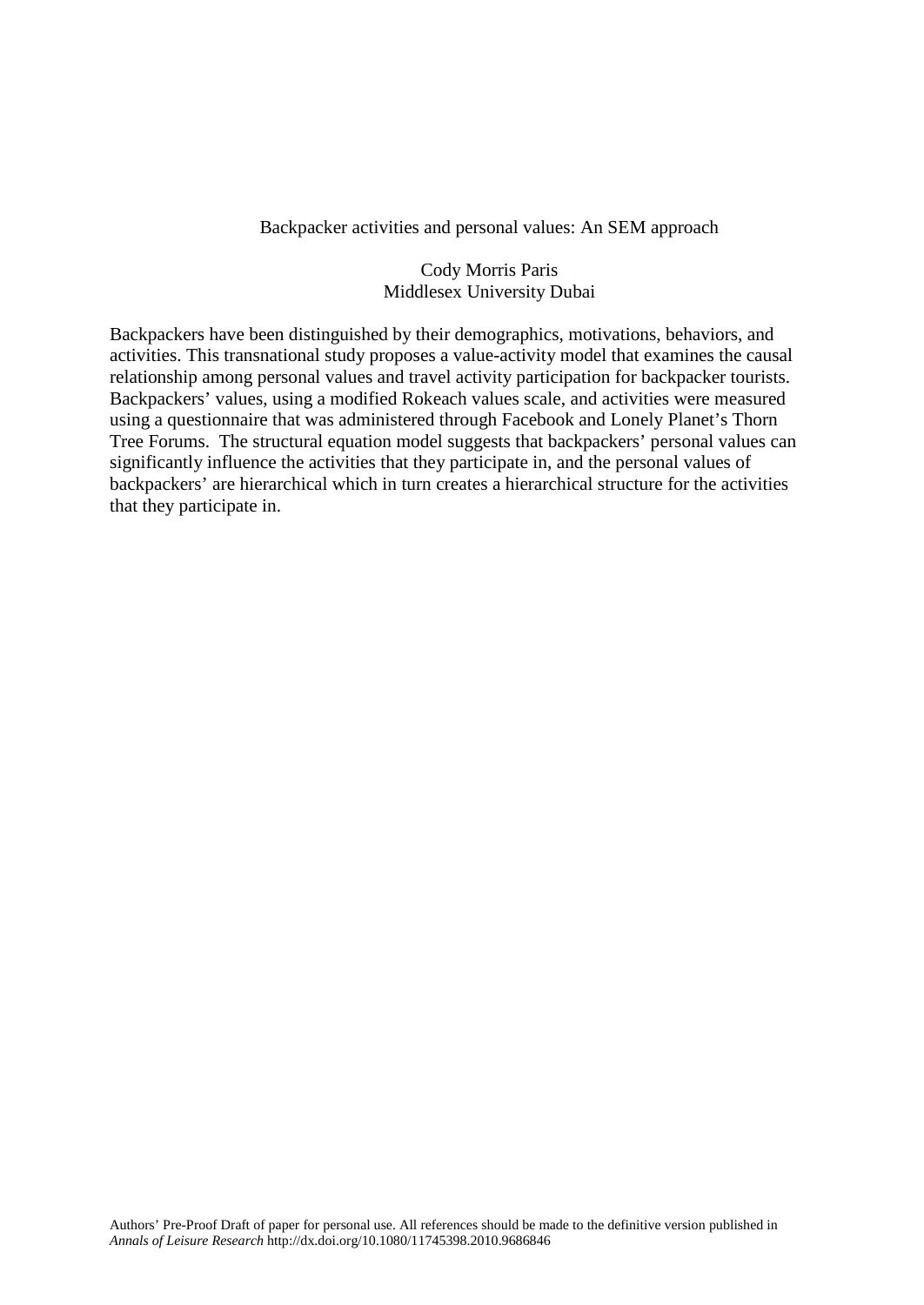#### INTRODUCTION

During the last three decades, backpacking has become a mainstream global phenomenon, and backpackers have been considered the model of the postmodern traveler (Richards & Wilson, 2004a). Pearce (1990) introduced the term "backpacker," who he distinguished from other travelers using five criteria: a preference for budget accommodation, an emphasis on meeting other travelers, an independently organized and flexible travel schedule, longer rather than very brief holidays, and an emphasis on informal and participatory holiday activities. For this paper, an updated definition is proposed. A backpacker is someone that seeks out experiences associated with budget travel, puts an emphasis on social interaction with local people and fellow travelers, are independently organized and flexible with in constraints of time, money, and destination, travel as long as possible within constraints of their own life, and an emphasis on informal and participatory holiday activities.

Backpackers spend a large portion of their total expenditure at the destination and provide direct economic benefits to the host populations (Scheyvens, 2006; Westerhausen & Macbeth, 2003). Economic, environmental, and cultural sustainability (Pearce, 2008), especially in rural destinations and/or destinations in developing countries (Scheyvens, 2002; Hampton, 1998), can benefit from backpacker travel development, as many backpackers are more likely to travel to less developed regions, spend more time, and be more willing to endure hardships in comparison to most mass tourists. Backpackers often spend more money in a country than other types of mass-tourists, and they have a greater impact on local economies because their spending results in less leakage (Cooper, Kieran, & Erfurt, 2005). A large number of backpackers have above-average lengths of stay and therefore spend significant amounts of money in developed enclaves, and consume many of the same types of products as more traditional tourists (Richards & Wilson, 2003b).

 Coinciding with the increased number of backpackers, there has been an increase in the purchasing power of the individuals as well. This can be attributed, but not limited, to the increased global middle class, increased disposable incomes of youth, development of Flashpackers (Paris, 2008; Hannam & Diekmann, *forthcoming*; Jarvis & Peel, *forthcoming*), and the mainstreaming of backpacking (O'Reilly, 2006). As a result of this growth as a consumer market, there is growing importance for understanding the consumer behavior of backpackers. Previous studies have examined the motivations (Paris & Teye, *forthcoming;*  Moscardo, 2006; Richards & Wilson, 2004b), psychographics, activities, attitudes, demographics of backpackers (Richards & Wilson, 2004b), and the cultural norms and values of the backpacking culture as a whole (Sorensen, 2003; Paris, 2009b), but there is a gap in the understanding of the personal values of independent backpackers. This study proposes that while the social values and norms of the backpacker culture do influence some of the specific activities that individual backpackers participate in, each individual's personal values, established by their latent or home cultures, have a direct influence on the type of activities backpackers participate in.

In this study a research model is proposed and studied in order to provide greater theoretical and empirical evidence of the causal relationship among personal values and travel activity participation. The pertinent relationships between constructs were examined using structural equation modeling. A brief review of the literature on backpacker activities and values and personal values are examined to provide a conceptual basis for the model.

# LITERATURE REVIEW

The following section provides the conceptual background for the hypothetical model proposed in the next section. The recent literature on backpacker activities was examined within the context of the updated backpacker definition introduced in the first paragraph of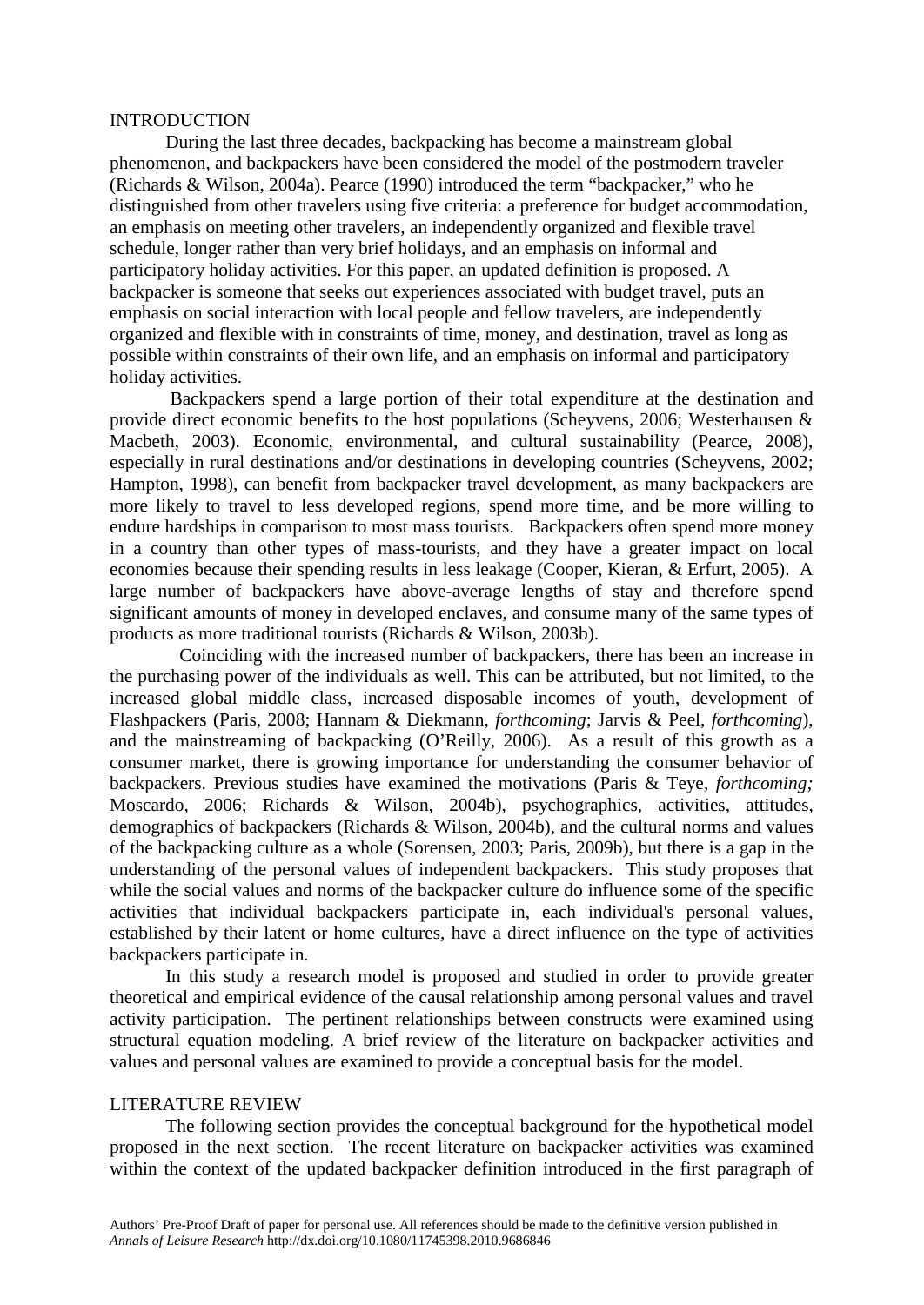this paper. The conceptualization of values used in the hypothetical model and backpacker cultural values were discussed. The review of literature on backpacker values resulted in three main themes: Political, economic, and social values, time and technological developments, and mainstreaming cultural.

*Backpacker Activities:* While backpackers may visit the same popular attractions at a destination as other mass-tourists, they also are likely to undertake activities different from other travelers. Backpackers motivated by experience were found to participate more in all types of activities than the other groups of travelers in the ATLAS Backpacker Research Program (Richards & Wilson, 2004b). The focus of backpacker activities is often on preserving the travel budget. Cheap and/or free activities are preferred, and many spend time people-watching, writing, reading, and just wandering around their destinations (Riley, 1988; Shaffer, 2004; Teas, 1988), but there is also a large number of backpackers that participate in more expensive, once-in-a-lifetime activities or adrenalin sports (Richards & Wilson, 2004b).

A more affluent sub-segment has emerged, often referred to as Flashpackers (Paris, 2008; Hannam & Diekmann, *forthcoming*; Jarvis & Peel, *forthcoming*). Flashpackers, who are less likely to worry as much about traveling on a tight budget, and often splurge on more expensive restaurants, accommodations, and activities, tend to be older and hold steady jobs. Flashpackers generally have extensive travel experience and enjoy traveling in the backpacker style. Many backpackers that are worried about staying on a tight budget, will often save up money by living with even more hardships, in order to participate in an expensive activity, such as bungee jumping or scuba diving, because they see it as a once-in-a-lifetime experience (Richards & Wilson, 2004b).

There has been a negative image of some backpackers' raucous social activities (Shaffer, 2004). This includes events (Full Moon Parties), destinations (Goa, India), and drug use (Uriely & Belhassen, 2006). This negative image has its origins in the close relationship between the backpacker culture and hippie and beatnik subcultures in the 1960s and 1970s (Cohen, 1973). While drug use has been prevalent in certain popular backpacker enclaves, such as Goa, India and Chang Mai, Thailand, it should be noted that the overall use of drugs and extent of partying conducted by backpackers is similar to that of the general populations from which the backpackers originate (Riley, 1988), with the possible exception of some Israeli backpackers (Haviv, 2005). The choice of partying heavily (or not) during a backpacker trip may be influenced more by the individual personal values of each backpacker's home culture. A better understanding of what influences the choice of activities that backpackers participate in would be valuable to the industry. This study examines the influence of personal values on the participation in types of activities.

*Values Research*: Values can be defined as 'an enduring belief that a specific mode of conduct or end-state of existence is personally or socially preferable to an opposite or converse mode of conduct or end-state of existence' (Rokeach, 1973: 5). Values are the standards that people use to guide their behavior, judge themselves and others, and to decide what basically is good and what is bad (Rokeach, 1979). Social behavior, activities, attitudes, and motivations can all be influenced by values (Rokeach, 1973). Values are few in number and wide reaching in influence as the core beliefs that guide activity choice.

The relationship between personal values and leisure behavior has been briefly examined in the literature. Personal values have been used to examine choices between recreational activities (Beatty, Kahle, Homer, & Mirsa, 1985; Boote, 1981; Jackson, 1973) and choice of leisure activities while on vacation (Madrigal & Kahle, 1994). Using path analysis, Reisinger and Movondo (2004) found that there was a positive causal relationship between values and activities in their study of the relationships between the major psychographic factors of the Australian and US student travel market.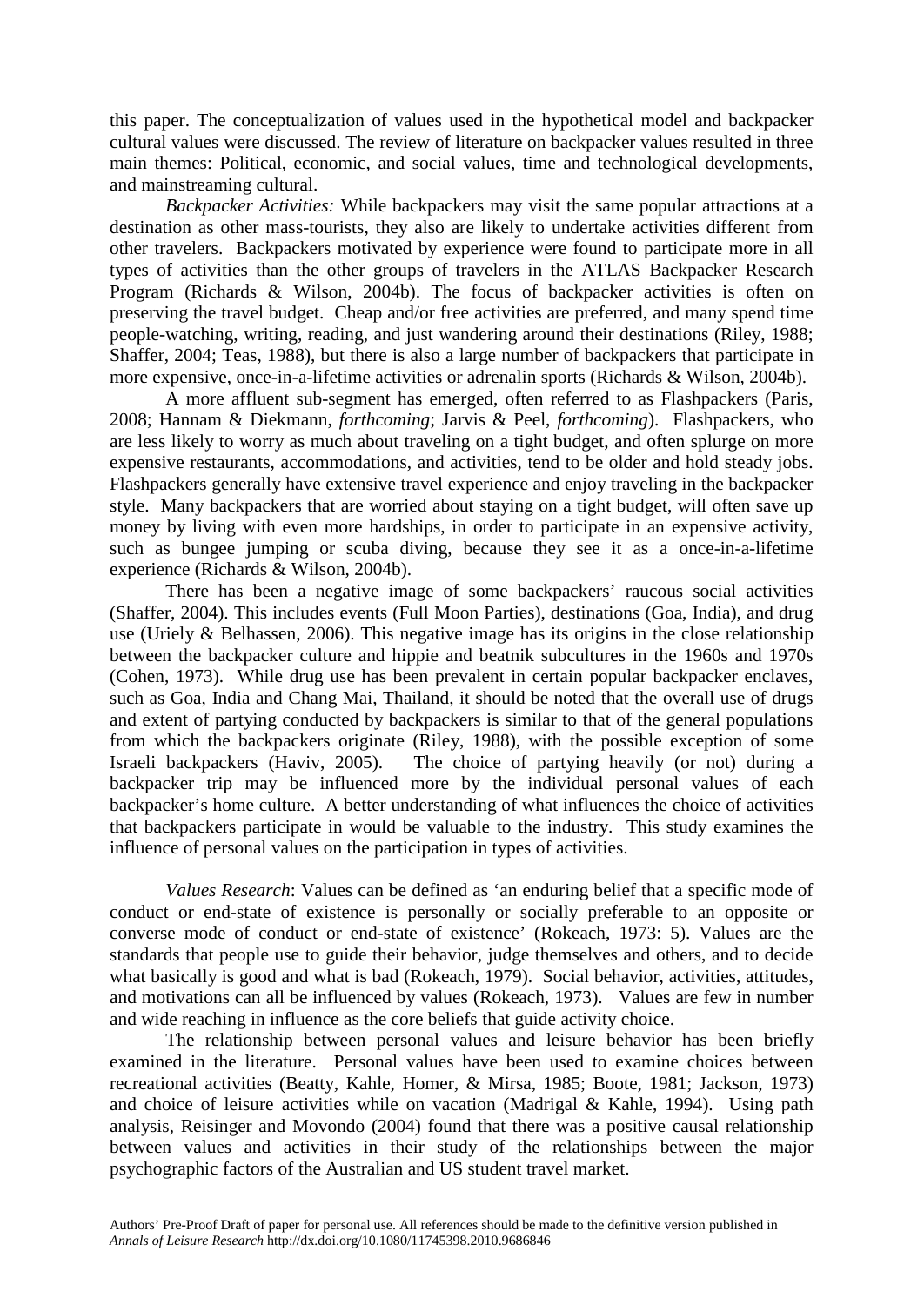*Backpacker Values:* While there has recently been a considerable amount of research conducted on the backpacker market and culture (Paris, 2009a), most of it has been concentrated within a single country. Further, it has been greatly concentrated in Australia and New Zealand (Cooper, O'Mahony, & Erfurt, 2004; Kain & King, 2004; Murphy, 2001; Pearce, 1990; Slaughter, 2004; Vance, 2004). Previous literature has suggested a need to examine global differences among backpackers and the backpacker market (Richards & Wilson, 2004c; Pearce, 2006).

Backpackers are examples of post-modern tourists. The backpacker in the classic 'drifter' (Cohen, 1972) sense is mobile, decentralized, minimalist, alternatively minded, and geographically, socially, economically, and temporally free. When researchers first started to examine the backpacker tourism segment in the 1970s, it was strongly associated with the hippie and beatnik sub-culture and its free spirit, anti-establishment ideals resulting from the political, social, and economic environment of the time. Backpacking ideology its essence has not changed much (Welk, 2004; Sorensen, 2003; Paris, *forthcoming*), but the current social, political, and economic environment of the world has just opened up backpacking to more people, thus creating a larger, more diverse, more mainstream, and more mobile backpacker market made of individuals from a variety of cultural backgrounds.

Time (Elsrud, 1998) and technology (Paris, *forthcoming)* are among the attributes that distinguish current backpackers from those in the 1970s. In the past, time was not as important to the aimless drifters of the 1960s and 1970s as it is to the current backpacker market. The current backpacker market is often more concerned with time, as there are societal and personal values that constrain them from the aimless drifting of the decades past. This concern with time has led some of the segments to seek more activities that fulfill a need for unrestricted and uninhibited hedonistic freedom, such as that which occurs at the Full Moon Parties in Thailand (Cohen, 2004).

The unrestricted and uninhibited hedonistic freedom fulfills no real search for objective authenticity (MacCannell, 1973) but rather a post-modern existential authenticity, or a state of 'real' living (Cohen, 2004). Further, advances in technology, especially in terms of communication and the internet, allow backpackers to maintain their identity and virtually interact with the subculture through online communities, such as Facebook.com and Lonely Planet's Thorn Tree forums (Paris, 2009a; Paris, *forthcoming*). The virtual convergence of individuals' multiple networks results in a constant state of co-presence (Urry, 2002; Mascheroni, 2007). Individuals are simultaneously part of their 'home culture' and the 'road culture' of backpacking, as well as countless other cultures. This constant connectivity with 'home' may also include a stronger influence of individual personal values in day-to-day decisions while backpacking.

Backpacking has evolved over time, from drifting to the mainstream version of today (O'Reilly, 2006). Backpacking has become more institutionalized and mainstreamed simultaneously, differing from the separate but parallel institutionalization of the 'nomad of affluence' (Cohen, 1973). While the backpacker ideology has persevered (Paris, 2009a; Welk, 2004), the market has expanded so much that it is sometimes hard to differentiate between backpackers and other types of tourists (Moscardo, 2006; Wilson & Richards, 2004), let alone between the different types of backpackers. Therefore it is necessary to modify the process of examining the backpacker market, as well as profiling the individual backpacker. Sorensen (2003) conducted an ethnographical study of backpackers with the premise that backpacking is a cultural phenomenon. If backpacking is treated as a culture, cultural norms and values can be examined (Paris, 2009b). Further, individuals can be seen as having two or more cultures, the backpacking culture and the latent (Becker and Geer, 1960) and/or home cultures. These can include country of origin, age group, education level, peer groups, and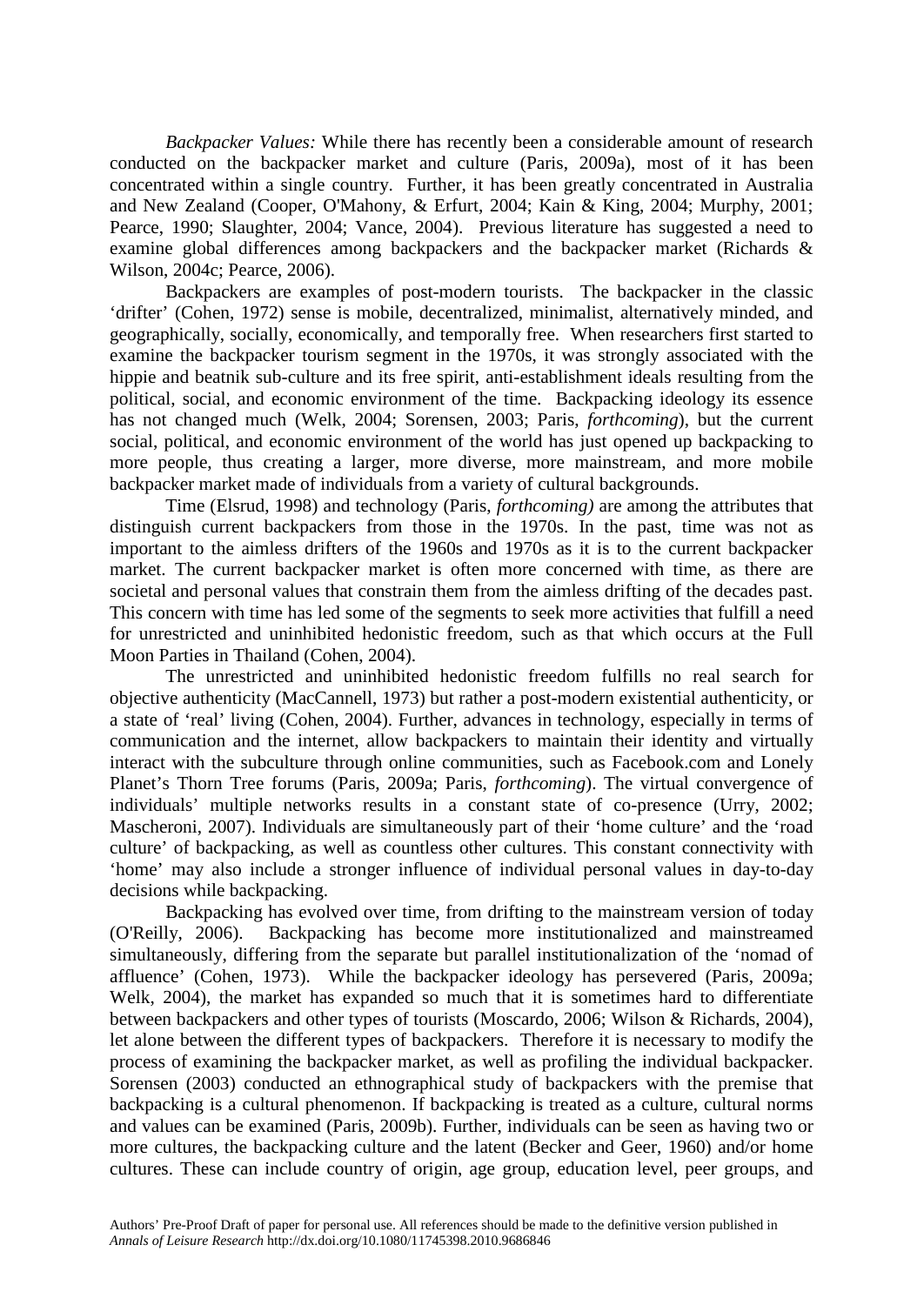other communities and networks that the individual associate themselves with. Each individual has a 'story' (Noy, 2006; Paris, 2009c) that influences their behavior and, germane to this paper, their activity participation. This paper thus seeks to explore, simply, the relationship between the individual backpackers' personal values and the activities they participate in. This paper will show that there are not only differences in backpackers' values but that they also influence the activities that they participate in.

Backpackers have been distinguished by their demographics, motivations, behaviors, and activities. This study includes a transnational examination of backpacker values' using a modified Rokeach values survey administered through online communities of Facebook and Lonely Planet's Thorn Tree Forums. This approach provides a way of collecting data from backpackers from all over the world.

## HYPOTHETICAL MODEL

Figure 1. Depicts the hypothetical values-activity model which depicts the causal relationship between personal values and activity participation. Instrumental and end-state values (Rokeach, 1973) are both represented by two latent constructs in the model. Rokeach has proposed that personal values are hierarchical in nature. In the model this is represented by the direct causal paths from the end state value constructs to the instrumental values. Instrumental values are the modes of conduct that are perceived important. The model makes the assumption that the modes of conduct that are perceived as important are influenced by the desirable end states of existence. Activities are represented by three latent constructs which were named Cultural/Attraction, Active/Participatory, and Social activities.

The External End-State Values construct represents desired end-states of existence that are external to the person. They represent values such as World Peace and Equality. The Internal End-State construct, on the other hand, represents values that are internal to a person, including values of pleasure, happiness, and true friendship. The Societal Instrumental Values construct represents modes of conduct that are perceived important as a member of society. These include values of honesty, helpfulness, and politeness. The Personal Instrumental Values construct corresponds to values of independence, courageousness, and ambition. These values can be perceived as being important modes of conduct for personal fulfillment.

The three activities constructs each consist of activities that backpackers participate in. The three activity constructs and items are the result of an exploratory factor analysis conducted by Paris (2008). The Cultural Attraction construct represents activities that provide the opportunity for participants to experience culture of the destination they visit. These include visiting historical sites, attending cultural events, and visiting museums. The Social activity construct includes the activities that provide for social interaction for the traveler, including hanging out in hostel common rooms and sharing stories, going to the bar, and going to the night club. The Active/Participatory activity construct represents activities are much more interactive. These include activities such as participating in extreme sports and adrenalin activities, learning local language, and watching a sporting event.

Activities are influenced directly in the hypothetical model by the instrumental values constructs. The measurement variables for each latent construct are included in the results of the Confirmatory Factor analysis step of the SEM analysis presented in Table 1. The following sections outline the methods employed and the results of a two-step strategy of structural equation modeling to test the hypothetical model.

#### INSTERT FIGURE 1

# RESEARCH METHODS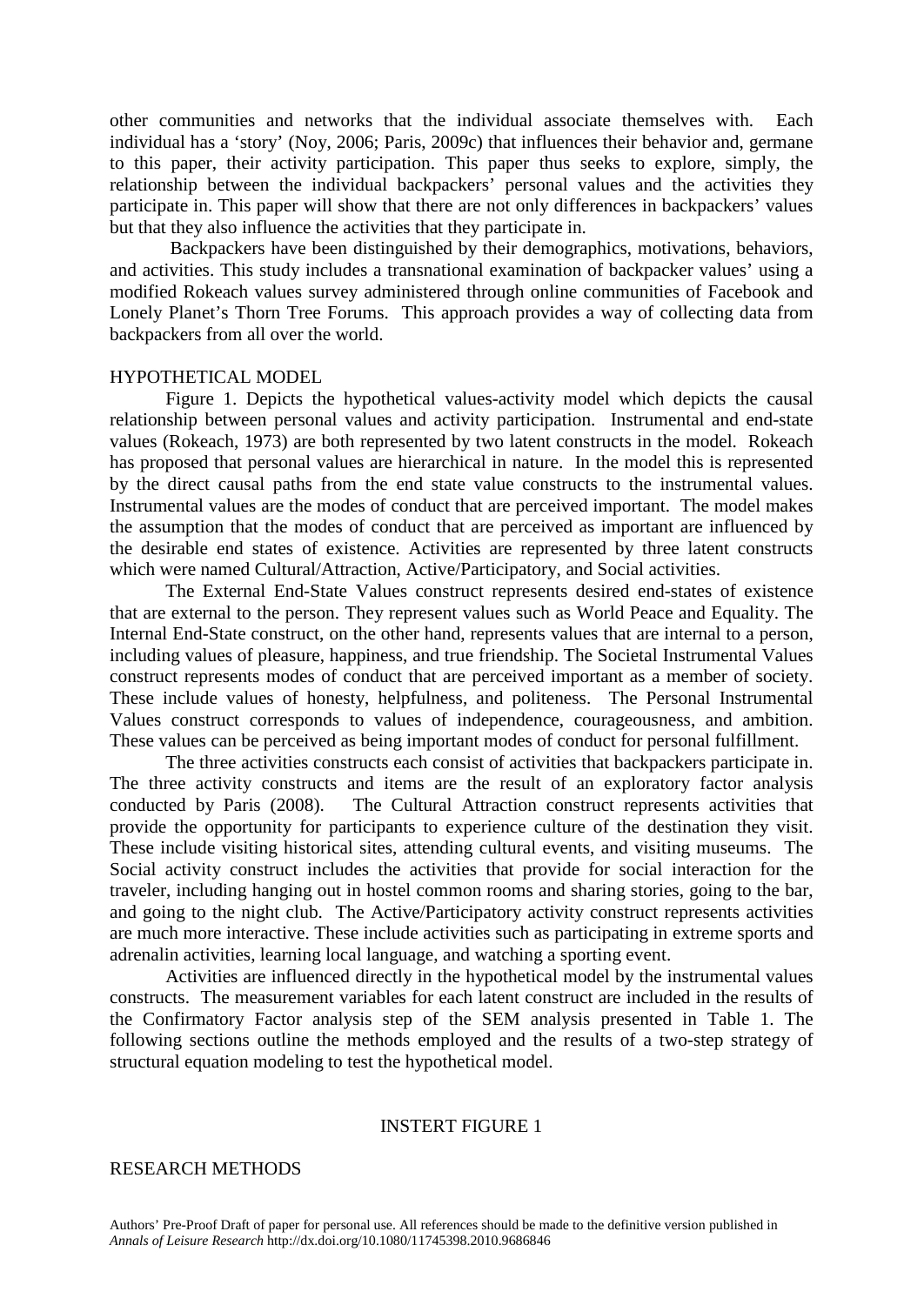An electronic survey instrument was designed to gather data for this study using a self-administered online questionnaire. The survey was created and hosted on the [www.zapsurvey.com](http://www.zapsurvey.com/) site. First, a domain name was created to direct individuals to the online survey. Next, a link to the survey was posted with a short message and a heading 'Backpacker Survey' on Facebook.com and Lonely Planet's Thorn Tree Forums during the first week of September 2007. On Facebook, the posts were to discussion boards within 15 backpacker specific groups which members had chosen to join, and on Lonely Planet's Thorn Tree forum, which is an online web community where travelers share information, a post was made under each of the 22 geographical regional threads. The online questionnaire was chosen because of the economic viability and the ability for participants to complete the survey while anywhere in the world. Further, the online communities are advantageous because they provide access to people who share common and specific interests, attitudes, beliefs, and values about an activity (Wright, 2005). In order to preserve the uniqueness of each individual respondent, the introduction to the survey requested that individuals only complete the survey once, even if they had received it through both online communities. A post-hoc frequency analysis was also used to discern if multiple responses came from single computers. The possibility of overlapping responses is a trade-off of administering surveys online.

Backpackers are a very mobile population, and it is difficult to collect quantitative data from backpackers outside of a specific location or region. The use of the internet allows backpackers of diverse nationalities and backgrounds to complete the survey when and where they want. Thus, it can be effective in targeting backpackers traveling around the world and backpackers that are at home. Qualitative backpacker research has been conducted through online communities including: O'Reilly (2006) use of bootsnall.com and Thorn Tree forums, and Huxley's (2004) use of Thorn Tree to solicit qualitative responses. Huxley (2004) also pointed out that this type of "virtual interviewing" had several problems including short and unreliable responses. This problem could be overcome without losing the benefit of accessibility that the on-line communities provide, by using quantitative survey design.

*Survey Instrument:* The online questionnaire was divided into two sections. The first section focused on activities that respondents participated in during their most recent trip, and the second section focused on the respondents' values.

The questionnaire was pre-tested using a convenience sample of 25 people who have been 'backpackers.' Ten of those sampled were former travel companions of the author, and fifteen were people met by the author while traveling in South East Asia and Europe between May and August 2007. Respondents were asked to give feedback on the survey, and point out any errors or points of confusion or misunderstanding. The survey was then revised before being administered on-line. Respondents' activities were measured using 23 items, which are a combination of general activities, such as 'shop' to backpacker specific activities, 'hang out in hostel community areas, share stories.' The items were adopted from previous backpacker studies (Paris, 2008; Richards & Wilson, 2004b; Speed & Harrison, 2004; Newlands, 2004; Riley, 1988; Shaffer, 2004; Teas, 1988). The items were measured using a 1-5 Likert-type scale from (1) *never* to (5) *always.* The second scale used was the Rokeach Values Scale (RVS) (Rokeach, 1973), which consists of two sets of values, instrumental and terminal. The instrumental values are modes of conduct that are socially acceptable, and the terminal values are the ultimate modes of living that are seen as desirable. The RVS was measured using a Likert-type 1-5 scale from *unimportant* to (5) *very important.* This is a modified RVS, as the original asked respondents to rank the items in order of importance, which would not work for the purpose of this study. Munson and McIntyre (1979) found that measuring the RVS with a Likert-type scale does not result in significantly less reliability of the scale.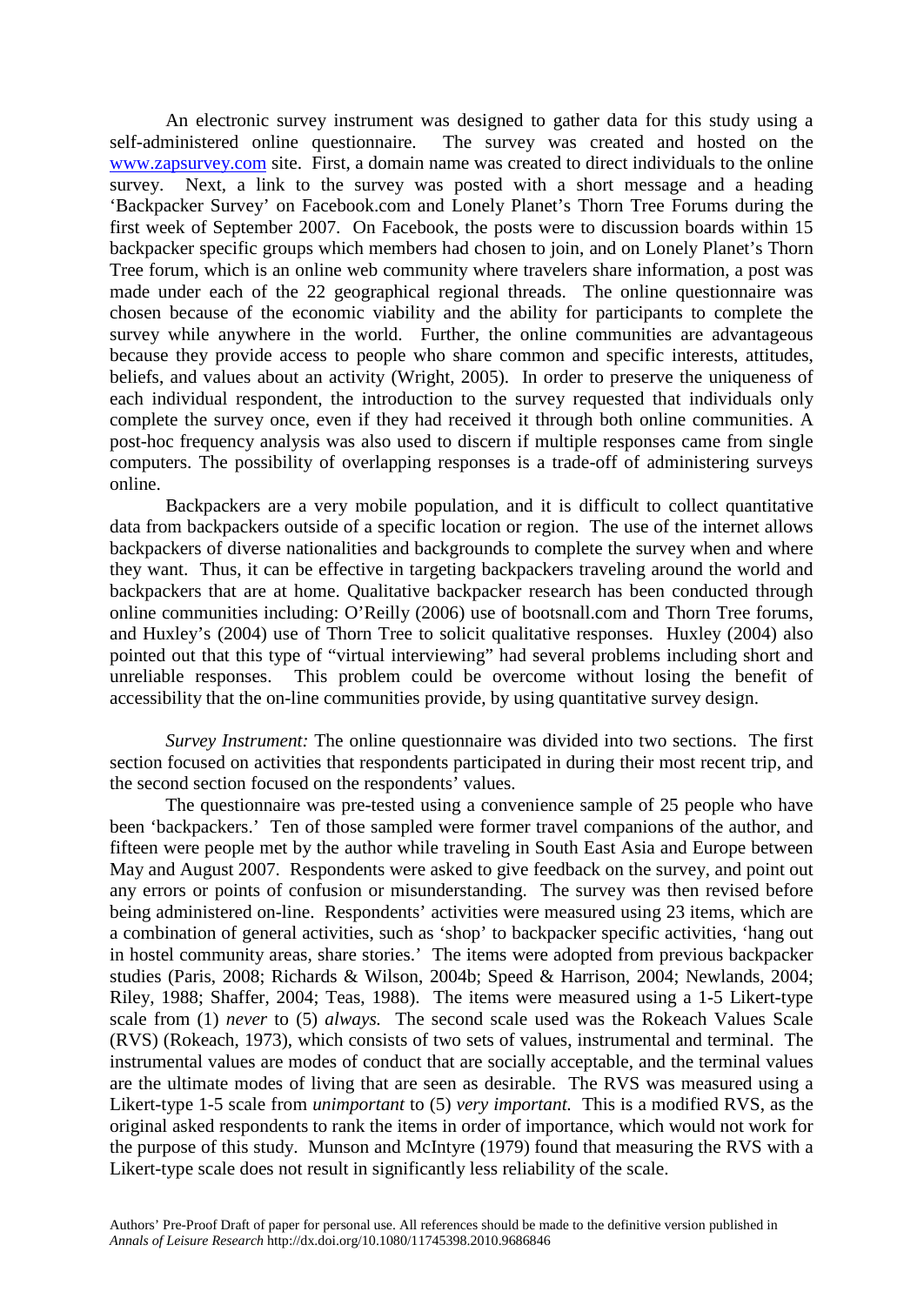# DATA ANALYSIS AND RESULTS

The data analysis procedure used to examine the structural relationships between the seven latent constructs is presented in this section. Next, the sample profile of the respondents of the survey briefly discussed. The results of the measurement model and structural model are then offered.

*Data Analysis:* The seven constructs of model consisted of the two exogenous constructs (Internal End-State Values and External End-State) and four endogenous constructs (Societal Instrumental Values, Personal Instrumental Values, Active/Participatory activities, Social Activities, and Cultural/Attraction activities). The proposed model was tested using EQS 6.1 software using a structural equation modeling procedure with a Maximum Likelihood (ML) method of estimation. For more on EQS, refer to Byrne (2006). A two stage testing process was adopted. The model hypothesized in this study examined the causal relationships between personal values and travel activities for which Structural Equation Modeling (SEM) technique was appropriate. For readers unfamiliar with SEM refer to Reisinger & Movondo (2006)

A total of 367 cases were used in the initial examination. Because of the self-selection sampling used, a response rate would not be meaningful. Missing data, outliers and distributions were all explored and found to be adequate for continued analysis. Maximum likelihood estimation was used for missing data, and while no serious problems were found with the missing data, 11 cases were excluded from the analysis. Maximum likelihood estimation is a powerful tool for handling missing data in SEM. All available information from all the available cases is used, and can therefore outperform more traditional strategies for handling missing data (Kline, 2005).

*Sample profile:* More of the respondents were female (57.1%), than male (42.9%), and only 11.2% were currently married. Males respondents were most prevalent in the early backpacker research (Cohen, 1972; Riley, 1988; Teas, 1988), but more recent literature suggest that there is almost an even breakdown between male and female (Loker-Murphy & Pearce, 1995; Sorensen, 2003; Uriely, Yonay, and Simchai, 2002; Slaughter 2004) or even instances where females outnumber males (Murphy, 2001). Over 63% of the respondents were between ages 21 and 30, while 15.6% were between 18 and 20, and 13.8% were over 36 years old. In general, the respondents were highly educated, with all but 9.2% having attained at least some college or university level education. Furthermore, 34.3% of the respondents possessed a 4 year degree, and 28.8% of the respondents had an advanced degree. At the time of the study nearly 35% of respondents were students, 64.6% were employed, and 11.8% were unemployed. The sample included individuals of 30 different nationalities. The four most represented nationalities were from the United States, Canada, UK, and Australia.

*CFA Model:* First, a confirmatory factor analysis (CFA) of the initial CFA model was conducted to test the relationships between the observed indicators and the seven latent constructs. All of the latent constructs were allowed to inter-correlate. A total of 40 indicator variables were used in CFA model including 11 indicators for exogenous variables and 29 indicators for endogenous variables. The results of the CFA are presented in Table 2. Model fit was then examined using absolute, parsimonious, and incremental fit indices (Kline, 2005; Reisinger & Movondo, 2006). All three types of indices indicated that the model did not adequately fit the data. A Lagrange Multiplier (LM) test was then used for model respecification. Each new parameter was added incrementally after which the LM was conducted again with the new parameter included. Several error covariants were added. Eight variables were also loaded onto more than one latent construct, which are indicated in Table 1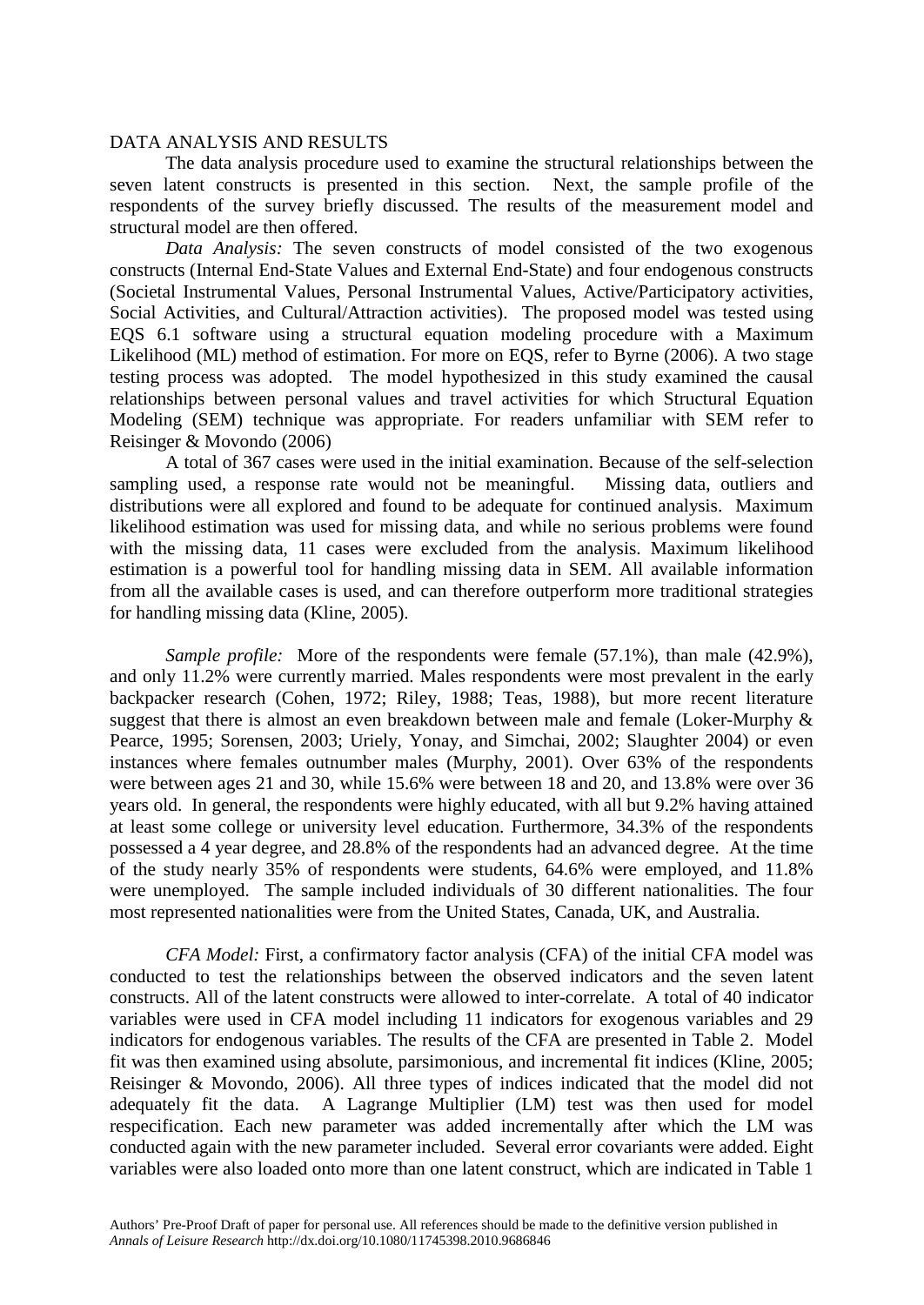with  $(*)$ . Each CFA model addition was considered for both the empirical and theoretical justification. The results for the final CFA model are shown in Table 1.

# INSTERT TABLE 1

The final CFA model resulted in better fit with chi-square=1141.05, *df=*681, *p*<.0001. The Non-Normative fit indices (NNFI)=.919, the standard root mean square residual (SRMR), root mean square error of approximation (RMSEA)=.038 (CI from .033 to .042), and a comparative fit index(CFI)=.932. Table 2 shows the goodness of fit indices for the CFA models and the final structural model.

## INSTERT TABLE 2

*Structural Equation Model:* The second stage of the analysis included an analysis of the hypothesized structural relationships between latent constructs. The initial structural model was found to have an adequate fit. One of the initial structural paths (External End-State Values to Personal Instrumental Values) was dropped from the model as it did not appear to represent significant causal relationship and the model fit without the construct was better. Using a Lagrange Multiplier test several new causal relationships that were not expected in the hypothetical model became apparent. These new paths were added incrementally to the structural model after being justified theoretically. The three new paths included: External End-State Values to Social Activities, Internal End-State Values to Active/Participatory Activities and Social Activities, Societal Instrumental Values to Personal Instrumental Values, and Active/Participatory Activities to Social Activities. The model-fit indices for the final structural model were similar to that of the final CFA model and show that the model represents adequate fit, with a  $x^2(682)=1149.44$ ,  $p<.0001$ , SRMR=.052, NNFI=.920, CFI=.929, RMSEA=.038 (CI from .033 to .042). All of the model-fit indices suggest that the model has adequate fit.

# DISCUSSION, CONCLUSIONS AND RECOMMENDATIONS

The significant relationships apparent in Figure 2 support the causal relationship between personal values and travel activity by backpackers. The model implies that personal values play a significant role in personal activity choices. An apparent hierarchical structure is present in the values of backpackers represented in the model. The Internal End-States Values construct influences both modes of conduct value constructs, and the External-End States Values construct influence the Societal Instrumental Values construct, which in turn directly influences the Personal Instrumental Values construct. This hierarchical nature of the personal values also has implications for understanding how personal values influence the types of activity participated in by backpackers.

The model suggests that the hierarchical nature of backpackers' personal values affects the activities backpackers participate in. Cultural/Attraction and Active/Participatory activities were only significantly influenced by the Personal Instrumental Values construct. Many of the items represented by the Personal Instrumental Values construct are values that are also cultural values associated with backpacker culture. These include values of independence, intellectual, courageous, and broadminded. These values could be seen as 'bridge' values important to both the 'home' and 'road' cultures. Paris and Teye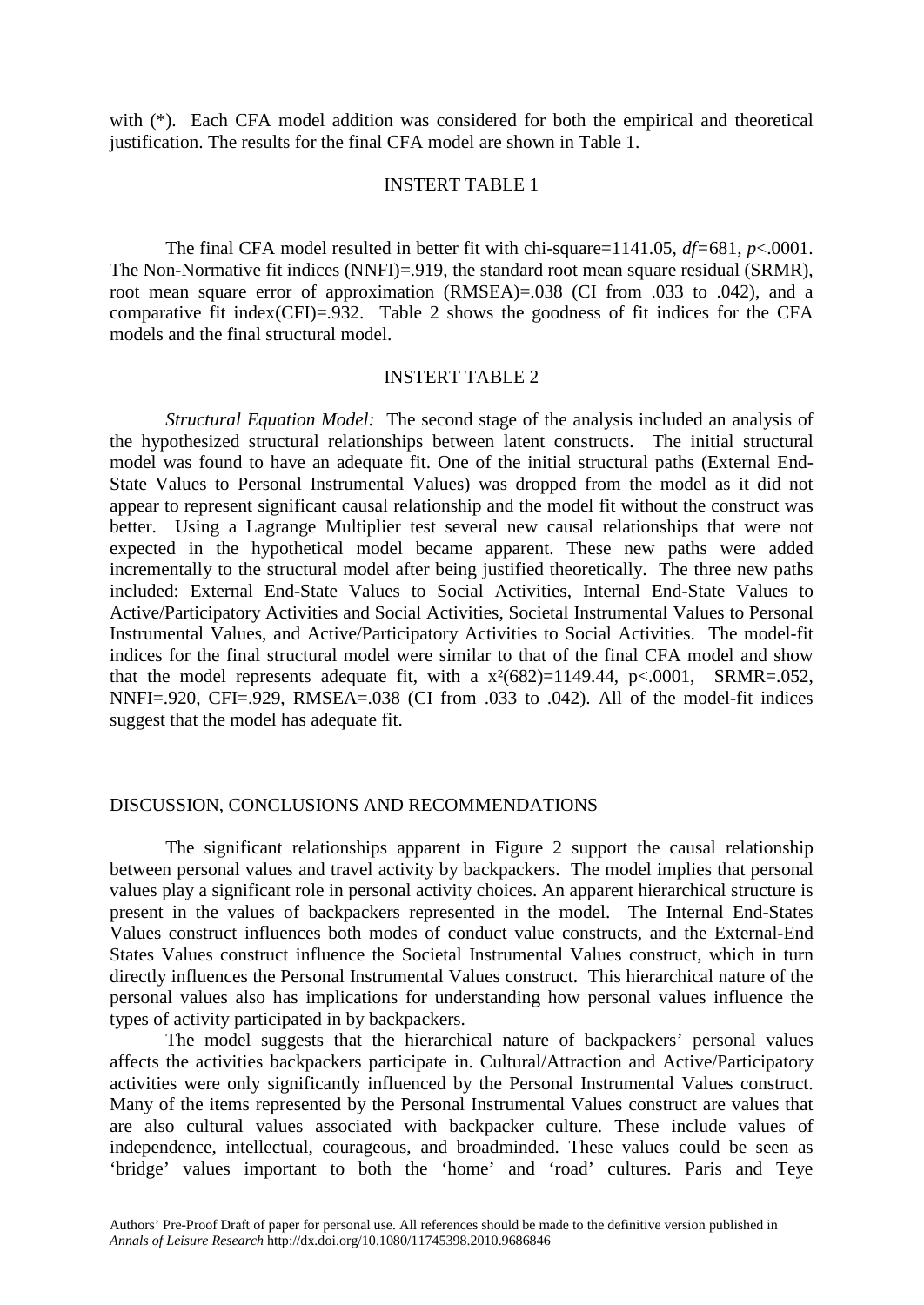(*forthcoming*) recently found that a motivational core exists for backpackers including a motivational construct named 'cultural knowledge.' Using the Travel Career Pattern motivation framework (Pearce & Lee, 2005) they differentiated between fluid motivations that change throughout backpackers' travel careers and core motivations, 'cultural knowledge' and relaxation, which are stationary throughout the backpackers' travel career.

The findings of this study combined with the findings from Paris and Teye (*forthcoming*) suggest the value-motivation-activities of backpackers are linked. The combined findings suggest that a possible relationship between 'bridge' values such as intellectual, independence, and broadmindedness could influence backpackers to be motivated to experience other cultures, to increase personal knowledge, and to interact with local people. The model in this paper suggests that Personal Instrumental Values influence backpackers' participation in activities like visiting historical sites, visiting museums, attending cultural events, learning local language, and participating in adventure activities.

The study also suggests that the values have a hierarchical level of development with the Personal Instrumental Values construct being influenced by directly or indirectly by the other three values constructs. This suggests that these values could be developed later as a result of more life experience both in the backpacking culture and home culture. Many events targeted towards the backpacker market are activities that fall into these categories. These findings suggest that the personal values of individuals (both backpacker and home culture) influence whether individuals participate in a particular cultural or active activity.

On the other hand, the Social Activities Construct was significantly influenced by the External and Internal End-State and Social Instrumental value constructs. The value constructs that influence the Social Activities Construct were all lower on the hierarchy then the Internal End-State values that are not as developed and basic to human nature. Theses included true friendship, pleasure, and happiness. These more basic values influenced the participation in social activities like visiting bars and night club and socializing in hostel common areas. Many 'new' backpackers have not had the experience in the backpacker culture that would lead to development more complex values represented by the Personal Instrumental Values construct. A large number of new backpackers are young people as well, who have not yet had the life experience in their home culture to fully develop more complex values. The backpacking experience has often been examined as a rite-of-passage (Noy, 2004; Noy & Cohen, 2005) for many youth, during which time individuals often experience a period of extreme personal growth and learning (Pearce & Foster, 2007). As a result many young backpackers are drawn and participate in activities that are both social (and thus safe) and more hedonistically focused. It has been suggested that even though the motivation for international travel, including backpacking, is often to experience other cultures (Paris & Teye, *forthcoming*), much of the personal benefits stem from the personal growth that occurs as a result of the demands of daily life in a foreign setting (Gmelch, 1997).

This study developed a values-activity model using SEM. The model suggests that backpackers' personal values can significantly influence the activities that they participate in. Further, the personal values of backpackers' are hierarchical which in turn creates a hierarchical structure for the activities that backpackers participate in. This study provides a broader examination of the mainstreamed backpacker market through the examination of personal values, as well as a transnational look at the market by collecting a sample of the mobile population though online communities. For tourism and leisure academics this study provides a theoretical basis to build off of in examining the relationship between personal values and activity participation. Future studies could use other types of values scales as well as different activities for different segments of the tourism market in order to future validate the underlying causal relationship suggested by the findings of this study. For leisure and recreation studies, the model proposed in this paper could be useful in further understanding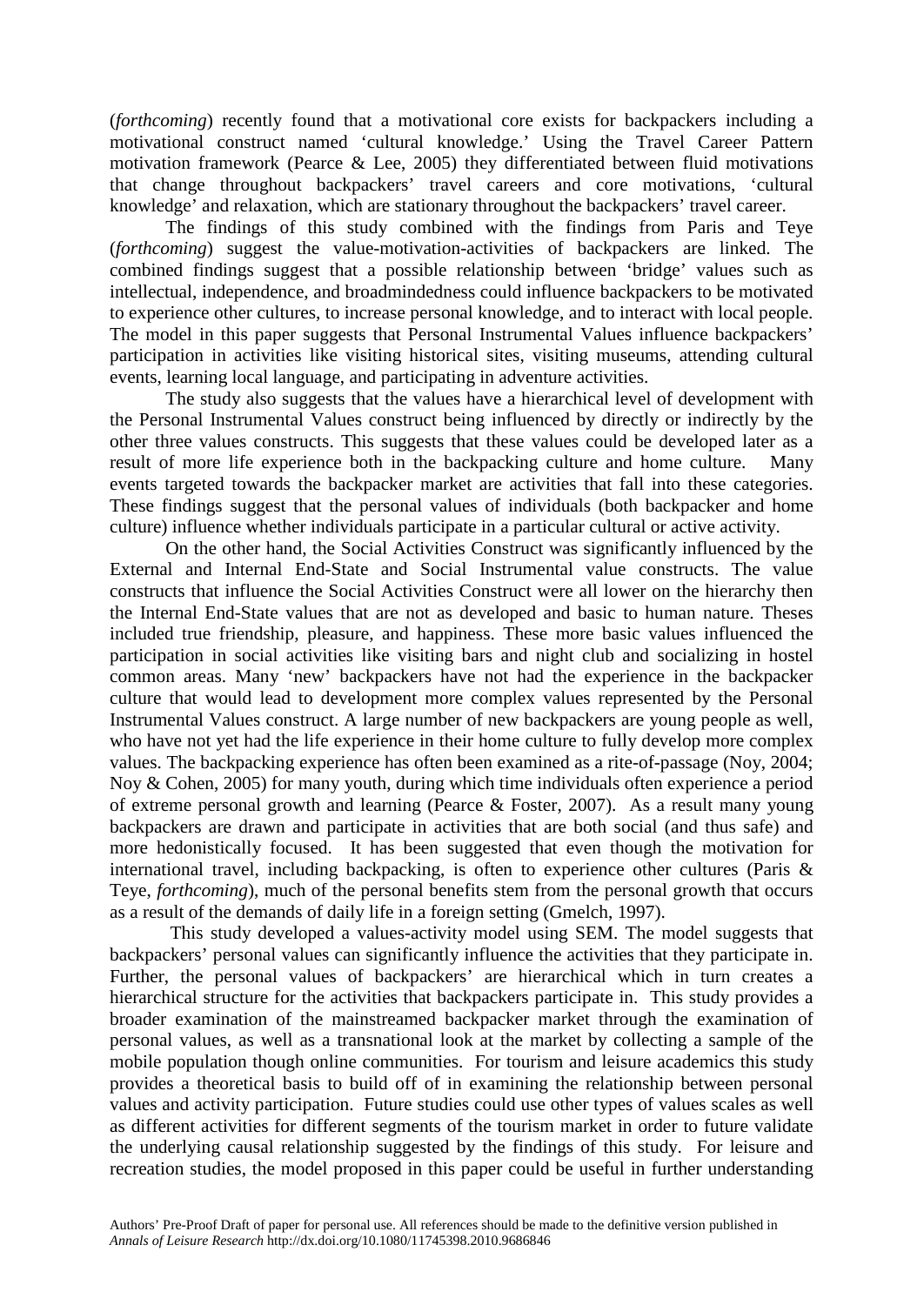the influence of personal values and activity choice, particularly when looking at the effect of latent cultures. The value hierarchy and resulting influence on activity choice suggested by the findings of this study should be useful when examining activity choice of people with different life experiences.

This study can help backpacker service and product providers in understanding why certain backpackers participate in certain activities. The realization that latent cultural values separate from the backpacker values also influence backpacker's activity choices can provide a foundation for improved marketing strategies and focused With a better understanding of the personal values of the individuals, backpacker service and product providers could gain a better sense of the types of activities the individuals might participate in. This model did not take into account the value differences of backpackers created by other variables, such as age, cultural background, education level, or previous travel experience, each of which could contribute to further development of the model.

#### **REFERENCES**

- Beatty, S. E., Kahle, L. R., Homer, P. M., and Mirsa, S. (1985) Alternative measurement approaches to consumer values: The list of values and the Rokeach value survey. *Psychology and Marketing* 3, 181-200.
- Becker, H. and Geer, B. (1960). Latent culture: A note on the theory of latent social roles. *Administrative Science Quarterly*, 5(2), 304-313.
- Boote, A. (1981). Market segmentation by personal values and salient product attributes. *Journal of Advertising Research*, 21, 29-35.
- Bryne, B. (2006). *Structural equation modeling with EQS: Basic concepts, applications, and programming.* 2nd ed. Mahwah: Lawrence Erlbaum Associates Inc.
- Cohen, E. (1972). Toward a sociology of international tourism. *Social Research, 39*(1), 164.
- Cohen, E. (1973). Nomads from affluence: Notes on the phenomenon of drifter-tourism. *International Journal of Comparative Sociology, 14*, 89.
- Cohen, E. (2004). Backpacking: Diversity and change. In G. Richards, & J. Wilson (Eds.), *The global nomad: Backpacker travel in theory and practice* (pp. 43-59). Clevedon: Channel View Publications.
- Cooper, M., O'Mahony, K., & Erfurt, P. (2004). Backpackers: Nomads join the mainstream? An analysis of backpacker employment on the 'harvest trail circuit' in Australia. In G. Richards, & J. Wilson (Eds.), *The global nomad: Backpacker travel in theory and practice* (pp. 180-195). Clevedon: Channel View Publications.
- Elsrud, Torun (1998). Time Creation in Traveling: The Taking and Making of Time among Women Backpackers. *Time and Society* 7, no. 2: 309-334.
- Gmelch, G. (1997). Crossing cultures: Student travel and personal development. *International Journal of Intercultural Relations*, 21(4), 475-490.
- Hampton, M. (1998). Backpacker tourism and economic development. *Annals of Tourism Research*, 25(3), 639-660.
- Hannam, K., and Diekmann, A (*forthcoming*) From Backpacking to Flashpacking: Developments in backpacker tourism research. In K. Hannam & A. Diekmann (Eds), *Beyond Backpacker Tourism: Mobilities and Experiences* (11-20). Clevedon: Channel View Publications.
- Haviv, A. S. (2005). Next year in Katmandu: Israeli backpackers and the formation of a new Israeli identity. In C. Noy, & E. Cohen (Eds.), *Israeli backpackers: From tourism to rite of passage* (pp. 45-88). Albany: State of University of New York Press.
- Jackson, G. (1973). A preliminary bicultural study of value orientations and leisure attitudes. *Journal of Leisure Research*, 5, 10-22.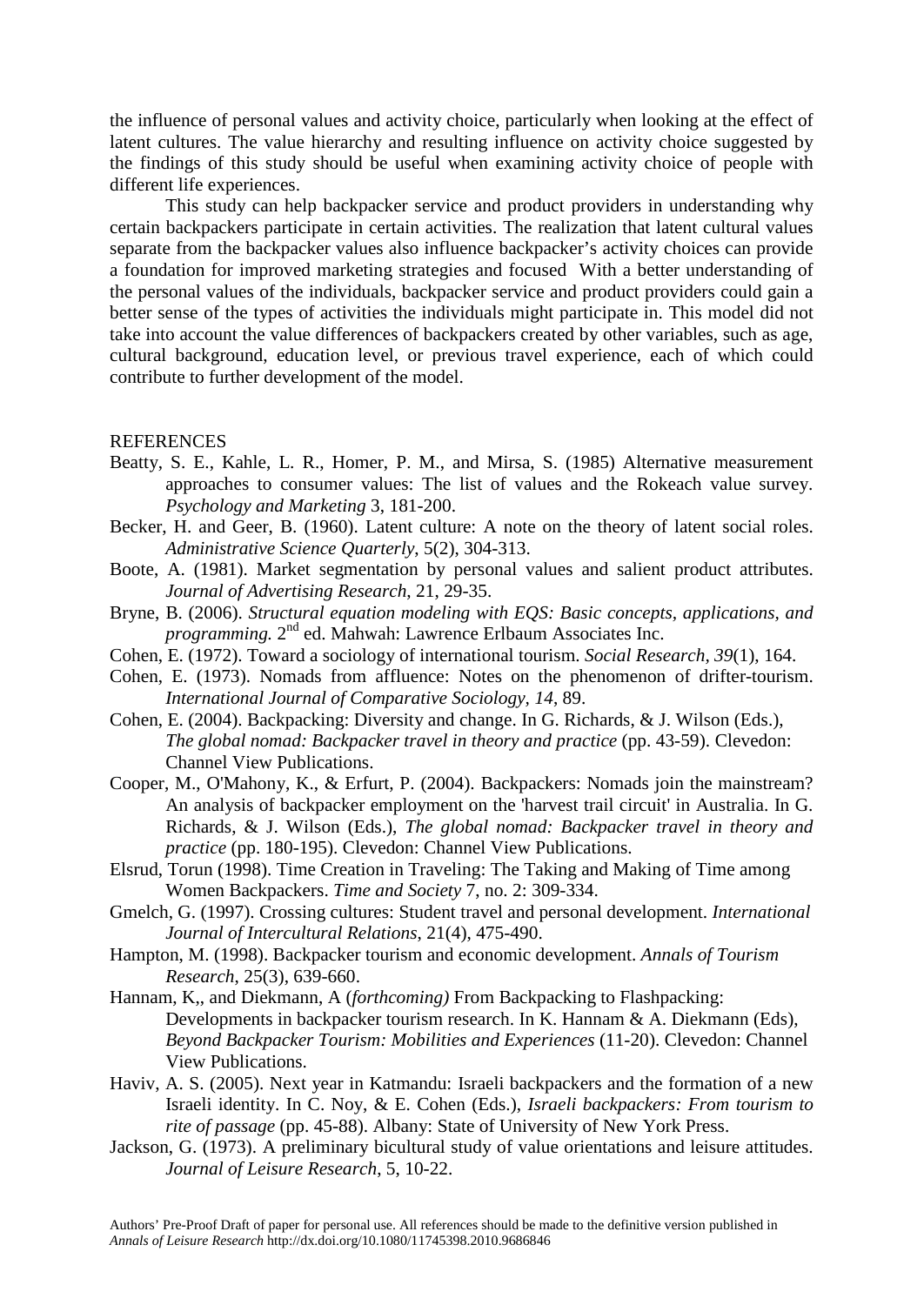- Jarvis, J. and Peel, V. (*forthcoming).* Flashpacking in Fiji: Reframing the 'global nomad' in a developing destination. In K. Hannam & A. Diekmann (Eds), *Beyond Backpacker Tourism: Mobilities and Experiences* (11-20). Clevedon: Channel View Publications
- Kain, D., & King, B. (2004). Destination-based product selections by international backpackers in Australia. In G. Richards, & J. Wilson (Eds.), *The global nomad: Backpacker travel in theory and practice* (pp. 196-216). Clevedon: Channel View Publications.
- Kline, R.B. (2005). *Principles and practice of structural equation modeling*. 2nd ed. New York: The Guilford Press.
- Loker-Murphy, Laurie and Philip L. Pearce (1995). "Young Budget Travelers: Backpackers in Australia." *Annals of Tourism Research* 22, no. 4: 819-843.
- MacCannell, D. (1973). Staged authenticity: Arrangements of social space in tourist settings. *The American Journal of Sociology, 79*(3), 589-603.
- Madrigal, R. and Kahle, L. (1994). Predicting vacation activity preferences on the basis of value-system segmentation. *Journal of Travel Research,* 32(3), 22-28.
- Mascheroni, G. (2007) 'Global Nomads' Network and Mobile Sociality: Exploring New Media Uses on the Move'. *Information, Communication, and Society*, 10:4, 527-546.
- Moscardo, G. (2006). Backpackers and other young travelers to the Great Barrier Reef: An exploration of changes in characteristics and behaviors over time. *Tourism Recreation Research, 31*(3), 29-37.
- Munson, J and McIntyre, S. (1979) Developing practical procedures for the measurement of personal values in cross-cultural marketing. *Journal of Marketing Research (pre-1986),* 16, p 48
- Murphy, L. (2001). Exploring social interactions of backpackers. *Annals of Tourism Research, 28*(1), 50-67.
- Noy, C. (2004). This trip really changed me: Backpackers' narratives of self-change. *Annals of Tourism,* 31(1), 78-102.
- Noy, C. and Cohen, E. (2005). Introduction: Backpacking as a rite of passage in Israel. In Noy, C. and Cohen, E. (Eds) *Israeli backpackers and their society: a view from afar (1-6)*. Albany: SUNY Press.
- Noy, C. (2006) *A narrative community: voices of Israeli backpackers.* Detroit: Wayne State University Press.
- O'Reilly, C. C. (2006). From drifter to gap year tourist: Mainstreaming backpacker travel. *Annals of Tourism Research, 33*(4), 998-1017.
- Paris, C, (2009a). The virtualization of backpacker culture. In *Information and Communication Technologies in Tourism 2009: Proceedings of the International Conference in Amsterdam, The Netherlands*, edited by W. Hopken, U. Gretzel, and R. Law. Vienna: Springer-Verlag.
- Paris, C. (2009b). Backpacker culture: an application of cultural consensus theory. *Proceedings of the International Conference on Tourism Development and Management*, Kos, Greece, September 11-14, 2009.
- Paris, C. (2009c). Backpackers' Virtual Moorings. *Proceedings of the International Conference on Tourism Development and Management*, Kos, Greece, September 11- 14, 2009.
- Paris, C. (*forthcoming)* The Virtualization of Backpacker Culture: Virtual Mooring, Sustained Interactions, and Enhanced Mobilities. In K. Hannam & A. Diekmann (Eds), Beyond *Backpacker Tourism: Mobilities and Experiences* (69-104). Clevedon: Channel View Publications.
- Paris, C. and Teye, V. (*forthcoming)*. Understanding Backpacker Motivations: A Travel Career Approach. *Journal of Hospitality Marketing & Management.*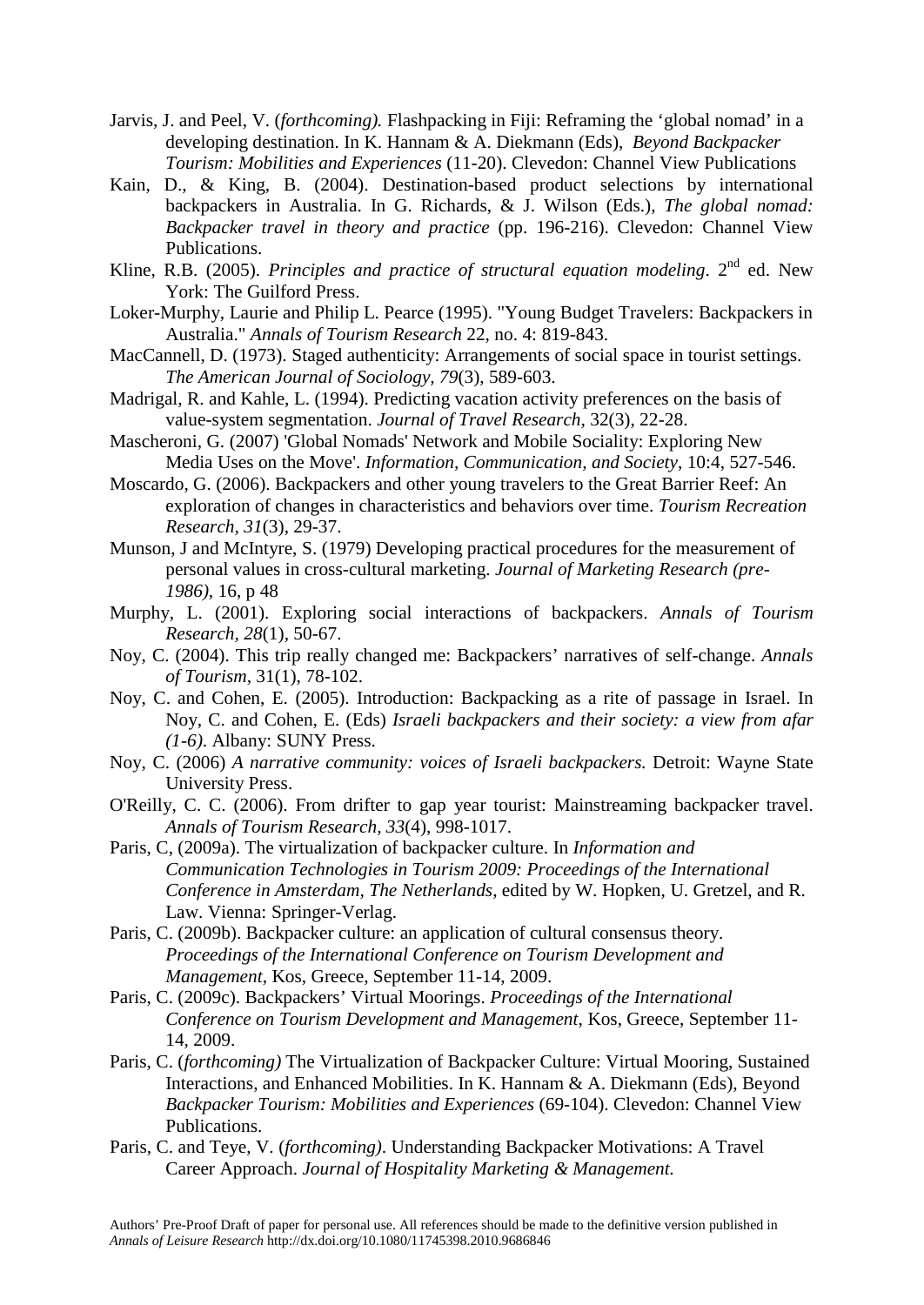- Pearce, P. L. (1990). *The backpacker phenomenon: Preliminary answers to basic questions*. Townsville: Department of Tourism, James Cook University.
- Pearce, P.L. (2008). Sustainability Research and Backpacker Studies: Intersections and Mutual Insights. In K. Hannam, & I. Ateljevic (Eds.), *Backpacker Tourism: Concepts and Profiles* (38-53). Clevedon: Channel View Publications.
- Pearce, P.L. and Foster, F. (2007). A "university of travel": Backpacker learning. *Tourism Management*, 28(5), 1285-1298.
- Pearce, P. L., Lee, U. (2005). Developing the Travel Career Approach to Tourist Motivation. *Journal of Travel Research, 43*, 226-237.
- Reisinger, Y., & Mavondo, F. (2004). Modeling psychographic profiles: A study of the U.S. and Australian student travel market. *Journal of Hospitality & Tourism Research, 28*(1), 44-65.
- Reisinger, Y. & Mavondo, F. (2006). Structural equation modeling: Critical issues and new developments. *Journal of Travel & Tourism Marketing,* 21(4), 41-71.
- Richards, G., & Wilson, J. (2004a). Drifting towards the global nomad. In G. Richards, & J. Wilson (Eds.), *The global nomad: Backpacker travel in theory and practice* (pp. 3- 13). Channel View Publications: Clevedon.
- Richards, G., & Wilson, J. (2004b). The global nomad: Motivations and behavior of independent travelers. In G. Richards, & J. Wilson (Eds.), *The global nomad: Backpacker travel in theory and practice* (pp. 14-39). Clevedon: Channel View Publications.
- Riley, P. J. (1988). Road culture of international long-term budget travelers. *Annals of Tourism Research, 15*(3), 313-328. .
- Rokeach, M. (1973). *The nature of human values*. New York: Free Press.
- Rokeach, M. (1979). Understanding human values: Individual and societal. New York: Free Press.
- Scheyvens, R. (2002). Backpacker tourism and Third World development. *Annals of Tourism Research,* 29(1), 144-164.
- Scheyvens, R. (2006). Sun, sand, and beaches: Benefiting from backpackers- the Samoan way. *Tourism Recreation Research, 31*(3), 75-86
- Shaffer, T. S. (2004). Performing backpacking: Constructing "authenticity" every step of the way. *Text & Performance Quarterly, 24*(2), 139-160.
- Slaughter, Lee (2004). "Profiling the International Backpacker Market in Australia." In *The Global Nomad: Backpacker Travel in Theory and Practice*, edited by Greg Richards and Julie Wilson, 168-179. Clevedon: Channel View Publications.
- Sorensen, A. (2003). Backpacker ethnography. *Annals of Tourism Research, 30*(4), 847-867.
- Teas, J. (1988). "I'm studying monkeys: What do you do?"- youthful travelers in Nepal. *Kroeber Anthropological Society Papers, 67-68*, 42-54.
- Uriely, Natan, Yuval Yonay, and Dalit Simchai (2002). "Backpacking Experiences: A Type and Form Analysis." *Annals of Tourism Research* 29, no. 2: 520-538.
- Uriely, N. and Belhassen, Y. (2006). Drugs and risk-taking in tourism. *Annals of Tourism Research*, 33(2), 339-359.
- Urry, J. (2002). Mobility and proximity. *Sociology*, 36(2), p. 255-274.
- Welk, P. (2004): The Beaten Track: Anti-Tourism as an Element of Backpacker Identity Construction. In Greg Richards & Julie Wilson (Eds): *The Global Nomad – Backpacker Travel in Theory and Practice*, pp. 77-91. Clevedon: Channel View.
- Westerhausen, K., & Macbeth, J. (2003). Backpackers and empowered local communities: Natural allies in the struggle for sustainability and local control? *Tourism Geographies, 5*(1), 71-86.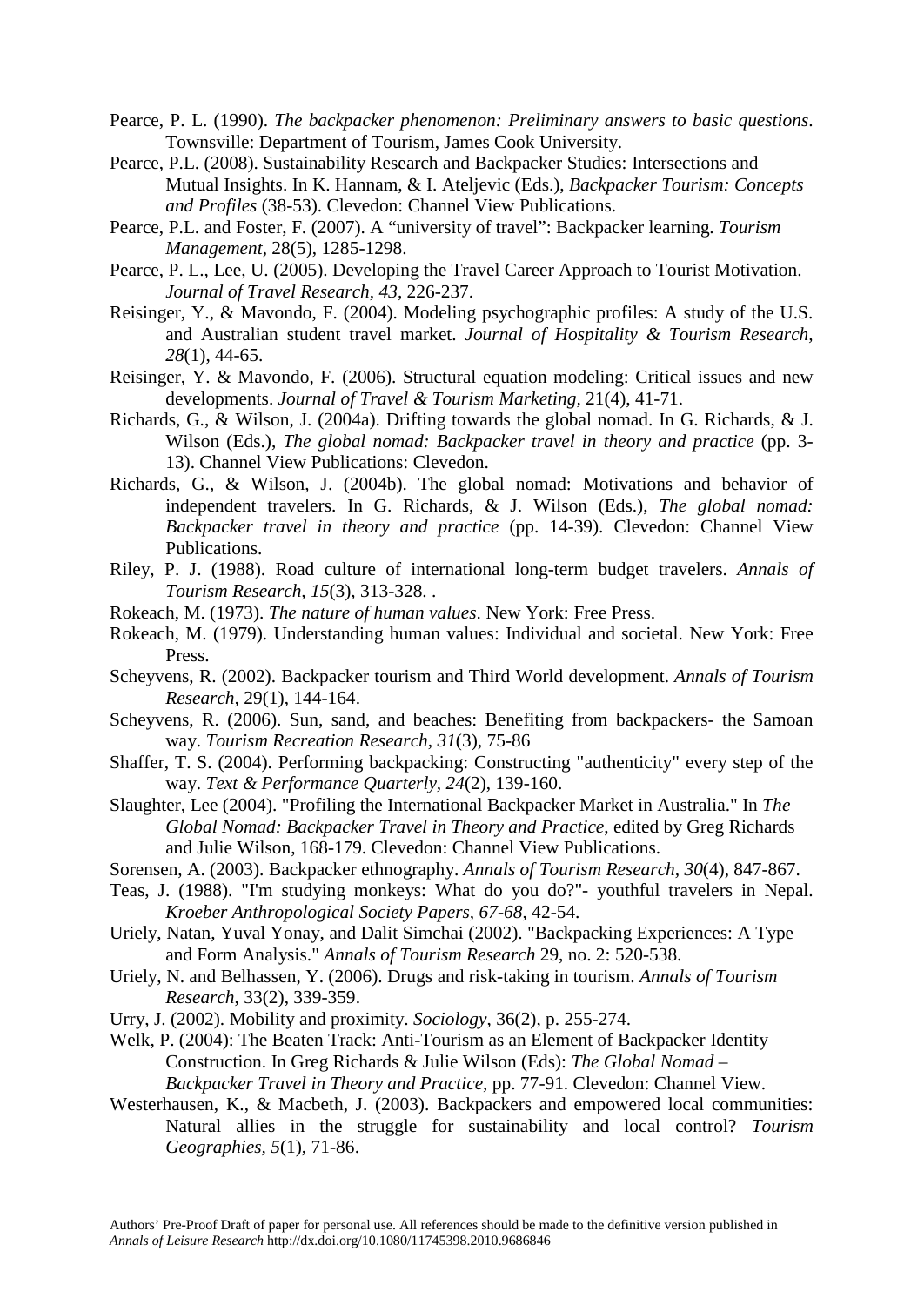| Construct and                 | Means | Std. Dev. | Completely<br>Standardized     |      |  |
|-------------------------------|-------|-----------|--------------------------------|------|--|
| Indicators                    |       |           | Standardized<br>Error variance |      |  |
|                               |       |           | Loadings                       |      |  |
| <b>External End states</b>    |       |           |                                |      |  |
| <b>World Peace</b>            | 3.67  | 1.118     | .657                           | .754 |  |
| Beauty                        | 3.48  | 1.130     | .588                           | .809 |  |
| Equality                      | 3.95  | 1.052     | .684                           | .809 |  |
| <b>Inner Harmony</b>          | 3.78  | 1.052     | .736                           | .677 |  |
| Wisdom*                       | 4.10  | .948      | .591                           | .720 |  |
| Loving*                       | 3.95  | .933      | .260                           | .743 |  |
| Broad minded*                 | 4.23  | .888      | .252                           | .743 |  |
|                               |       |           |                                |      |  |
| <b>Internal End states</b>    |       |           |                                |      |  |
| True Friendship               | 4.34  | .785      | .625                           | .781 |  |
| A Complete Life               | 3.35  | .995      | .442                           | .887 |  |
| A sense of                    | 4.00  | .927      | .551                           | .834 |  |
| accomplishment                |       |           |                                |      |  |
| An Exciting Life*             | 3.79  | 1.020     | .465                           | .768 |  |
| Happiness                     | 4.45  | .733      | .715                           | .699 |  |
| Pleasure                      | 3.88  | .918      | .514                           | .858 |  |
| Ambitious*                    | 3.39  | 1.142     | .229                           | .797 |  |
|                               |       |           |                                |      |  |
| Societal Instrumental         |       |           |                                |      |  |
| <b>Values</b>                 |       |           |                                |      |  |
| Helpful                       | 3.91  | .827      | .737                           | .676 |  |
| Polite                        | 3.90  | .904      | .670                           | .743 |  |
| Honest                        | 4.31  | .801      | .613                           | .790 |  |
| Loving $*$                    | 3.95  | .933      | .488                           | .743 |  |
| Clean                         | 3.29  | 1.083     | .368                           | .930 |  |
| Responsible                   | 3.91  | .920      | .560                           | .828 |  |
| Forgiving                     | 3.69  | .938      | .736                           | .677 |  |
| Cheerful                      | 3.71  | .961      | .582                           | .814 |  |
|                               |       |           |                                |      |  |
| Personal Instrumental         |       |           |                                |      |  |
| <b>Values</b>                 |       |           |                                |      |  |
| Independent                   | 3.93  | .884      | .575                           | .818 |  |
| Intellectual                  | 3.34  | 1.119     | .565                           | .825 |  |
| Imaginative                   | 3.61  | 1.066     | .692                           | .722 |  |
| Logical                       | 3.30  | 1.121     | .573                           | .819 |  |
| Courageous                    | 3.37  | 1.048     | .573                           | .725 |  |
| Broad minded*                 | 4.23  | .888      | .374                           | .844 |  |
| Ambitious*                    | 3.39  | 1.141     | .461                           | .797 |  |
| Wisdom*                       | 4.10  | .948      | .185                           | .720 |  |
| An Exciting Life*             | 3.79  | 1.020     | .272                           | .768 |  |
|                               |       |           |                                |      |  |
| Cultural/Attraction           |       |           |                                |      |  |
| <b>Visit Historical Sites</b> | 3.92  | .905      | .697                           | .717 |  |
| Visit Café*                   | 3.94  | .939      | .675                           | .667 |  |

Table 1. Results of Confirmatory Factor Analysis .

Authors' Pre-Proof Draft of paper for personal use. All references should be made to the definitive version published in *Annals of Leisure Research* http://dx.doi.org/10.1080/11745398.2010.9686846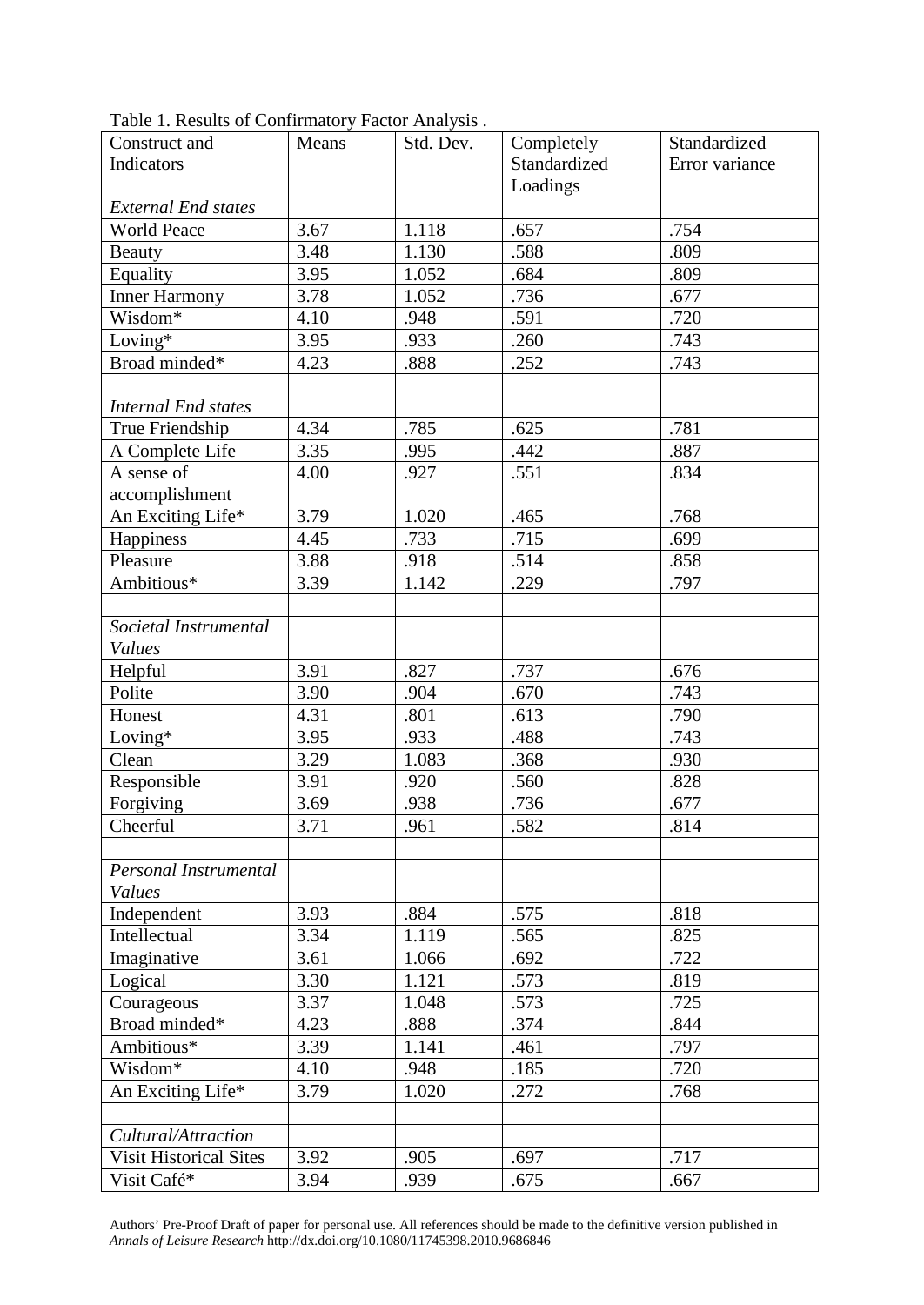| Shopping*            | 3.09 | 1.137 | .402    | .842 |
|----------------------|------|-------|---------|------|
| Visit Museum         | 3.35 | 1.112 |         | .439 |
|                      |      |       | .898    |      |
| Cultural Events*     | 3.33 | .999  | .608    | .766 |
| Go to Night Club*    | 2.88 | 1.321 | $-.111$ | .573 |
| Experience Nature*   | 3.39 | 1.027 | .219    | .878 |
|                      |      |       |         |      |
| Social               |      |       |         |      |
| Visit Café*          | 3.94 | .939  | .196    | .717 |
| Shopping*            | 3.09 | 1.137 | .278    | .842 |
| Go to Beach          | 3.39 | 1.130 | .696    | .718 |
| Go to Night Club*    | 2.88 | 1.321 | .838    | .573 |
| Go to Bar            | 3.49 | 1.202 | .734    | .679 |
| Hang out in hostel   | 3.56 | 1.288 | .583    | .812 |
| common area and      |      |       |         |      |
| share stories        |      |       |         |      |
|                      |      |       |         |      |
| Active/Participatory |      |       |         |      |
| Cultural event*      | 3.33 | .999  | .182    | .766 |
| Experience Nature*   | 3.39 | 1.027 | .414    | .878 |
| Play Sport           | 2.47 | 1.021 | .748    | .663 |
| Extreme              | 2.35 | 1.167 | .653    | .757 |
| Sport/Adrenalin      |      |       |         |      |
| Activity             |      |       |         |      |
| Watch Sporting event | 2.24 | .999  | .685    | .729 |
| Learn Local Language | 3.07 | 1.034 | .375    | .927 |

(\*) indicates measurement variables which load onto more than one of the latent variables.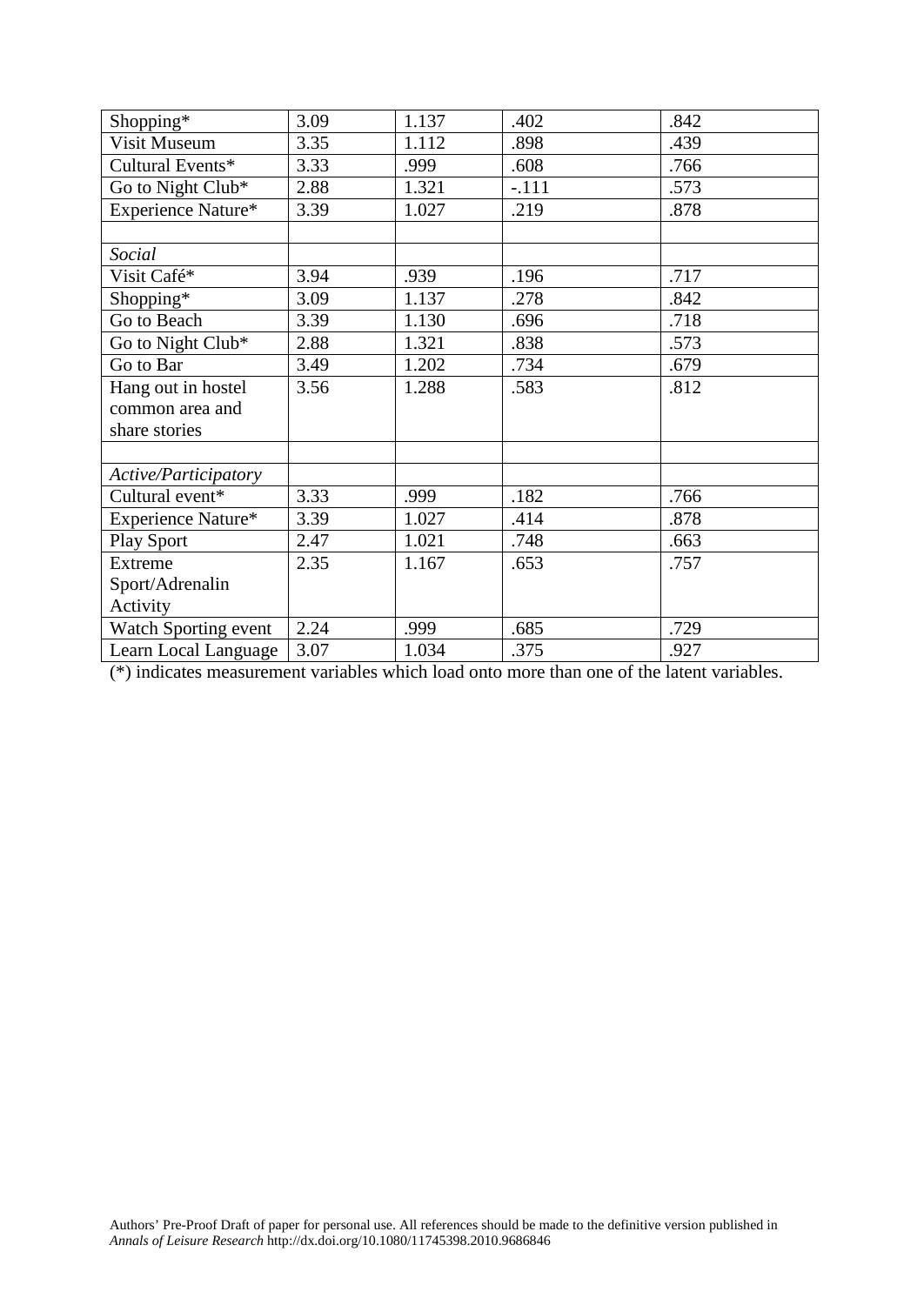| Model              | $\mathbf{x}^2$ | $\Delta x^2$   | <b>SRMR</b> | <b>RMSEA</b> | <b>NNFI</b> | <b>CFI</b> |
|--------------------|----------------|----------------|-------------|--------------|-------------|------------|
| <b>Initial CFA</b> | 1622.963,      |                | .063        | .056         | .834        | .847       |
| Model              | $df = 719$ ,   |                |             |              |             |            |
|                    | $p=.000$       |                |             |              |             |            |
| Final CFA          | 1141.05        | 481.91,        | .051        | .054         | .919        | .930       |
| Model              | $df = 681,$    | $df=38$ ,      |             |              |             |            |
|                    | $p=.000$       | p<.0001        |             |              |             |            |
| Final Structural   | 1149.44,       | 8.39, $df=1$ , | .052        | .038         | .920        | .929       |
| Model              | $df = 682,$    | p > 0.05       |             |              |             |            |
|                    | $p=.000$       |                |             |              |             |            |

Table 2. Overall Goodness of Fit comparison between models.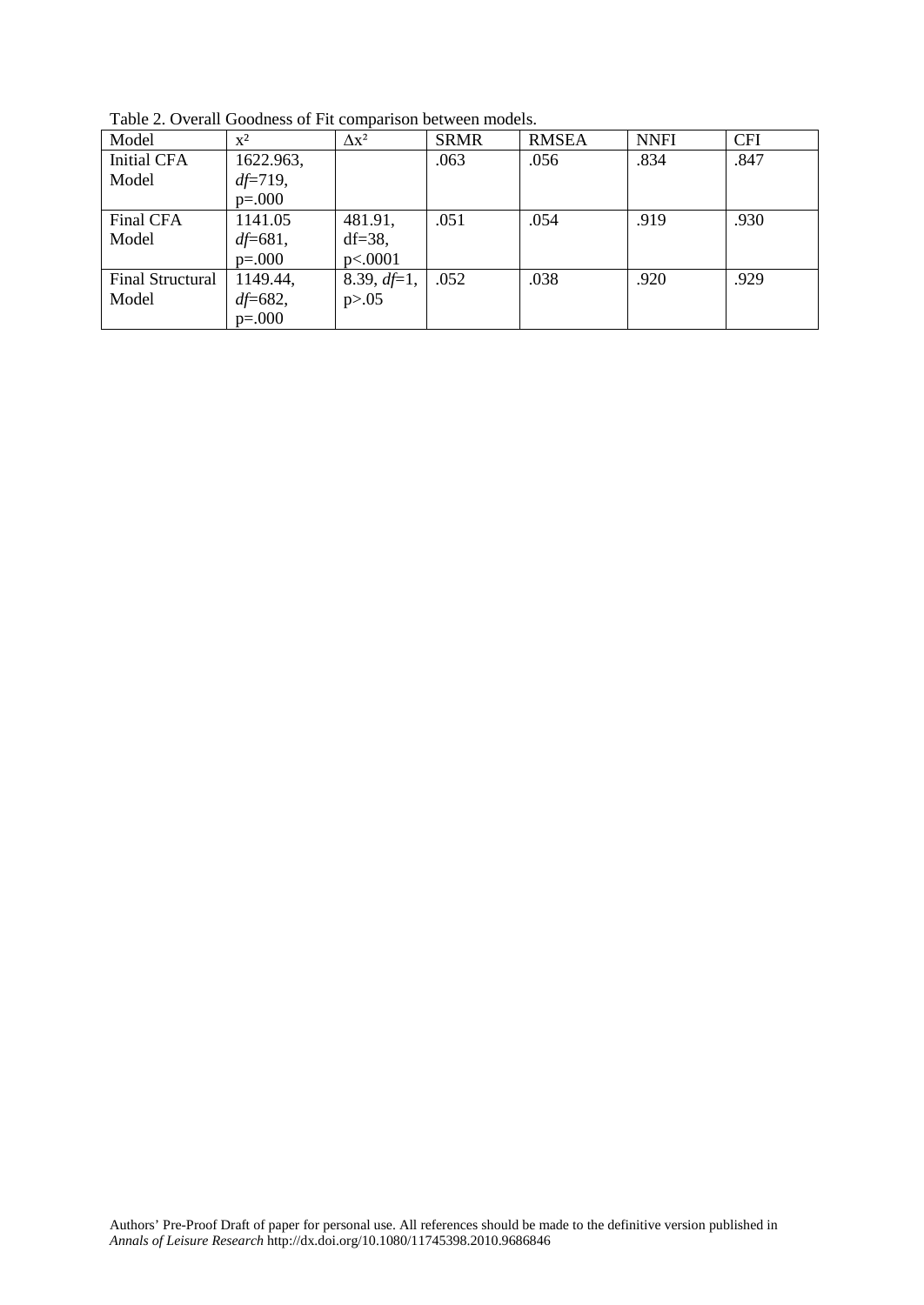